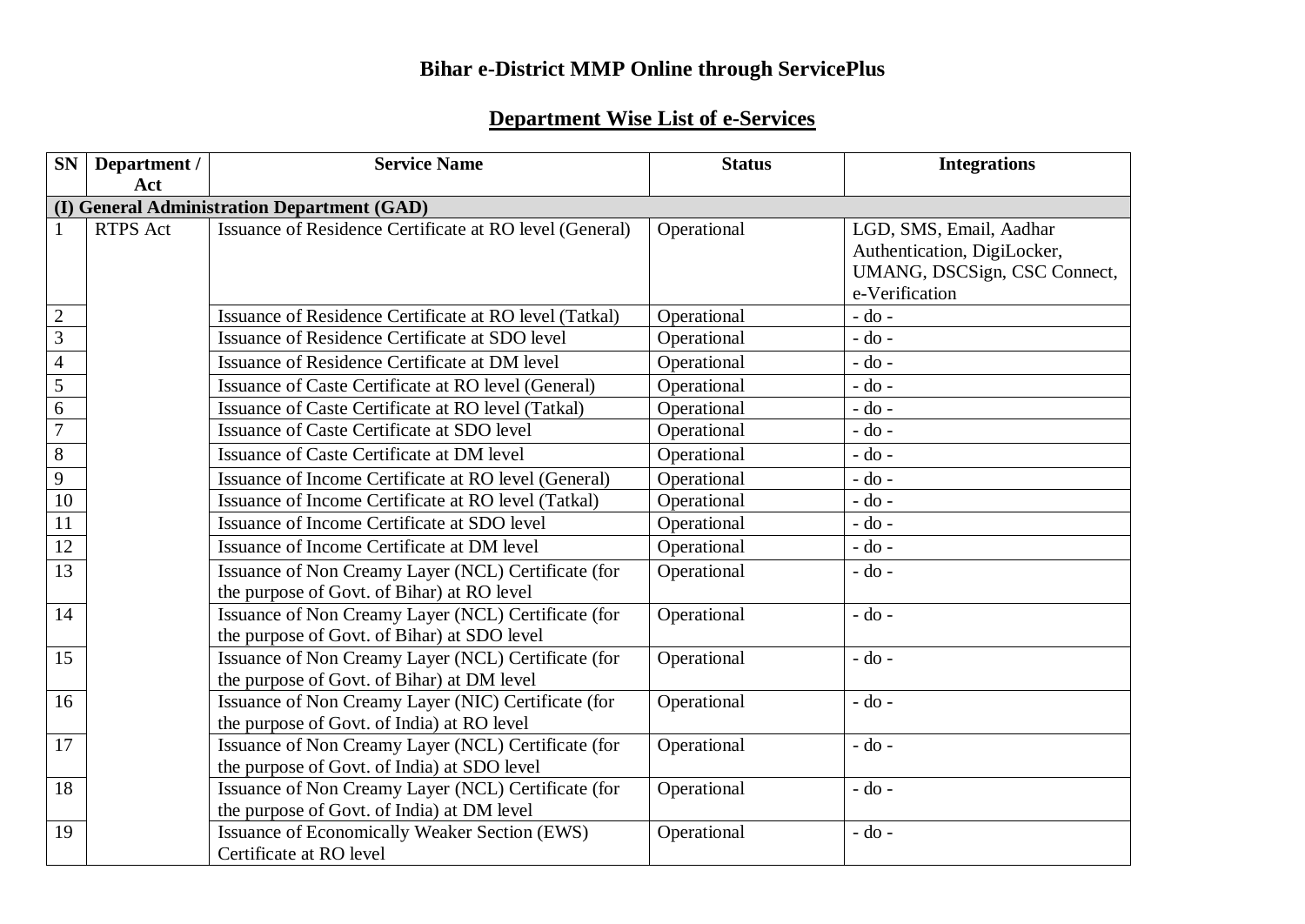| 20 |                      | <b>Issuance of Economically Weaker Section (EWS)</b>     | Operational | $-do$ -                        |
|----|----------------------|----------------------------------------------------------|-------------|--------------------------------|
|    |                      | Certificate at SDO level                                 |             |                                |
| 21 |                      | <b>Issuance of Economically Weaker Section (EWS)</b>     | Operational | $-do$ -                        |
|    |                      | Certificate at DM level                                  |             |                                |
| 22 | Other                | Issuance of e-Pass for COVID-19 Disaster                 | Operational | $-$ do $-$                     |
|    |                      | (II) Labour Resource Department (LRD)                    |             |                                |
| 23 | <b>RTPS Act</b>      | Bihar State Migrant Labour Accident Grant Scheme         | Operational | LGD, SMS, Email, Aadhar        |
|    |                      | (For dead person)                                        |             | Authentication, DigiLocker,    |
|    |                      |                                                          |             | UMANG, DSCSign, CSC Connect,   |
|    |                      |                                                          |             | e-Verification                 |
| 24 |                      | Bihar State Migrant Labour Accident Grant Scheme         | Operational | $-do$ -                        |
|    |                      | (For migrant suffering from permanent total disability / |             |                                |
|    |                      | permanent partial disability)                            |             |                                |
| 25 | Beedi &              | Application for Grant of License                         | Operational | LGD, SMS, Email, OGRAS,        |
|    | Cigar                |                                                          |             | DigiLocker, UMANG, DSCSign, e- |
|    | <b>Workers Act</b>   |                                                          |             | Verification                   |
| 26 |                      | Application for Renewal of License                       | Operational | $-do$ -                        |
| 27 | <b>Boilers Act</b>   | Application for Inspection of Boilers and Steam Pipes    | Operational | $-do$ -                        |
| 28 |                      | Application for Inspection of Registration of Boilers    | Operational | $-$ do $-$                     |
| 29 |                      | Application for Inspection of Renewal of Boilers         | Operational | $-do$ -                        |
| 30 |                      | Application for any other fees excluding Registration    | Operational | $-$ do $-$                     |
|    |                      | and Renewal                                              |             |                                |
| 31 |                      | Application for Digitization of Existing Boilers         | Operational | $-do$ -                        |
| 32 | Building &           | Regulation of Bihar Building and Other Construction      | Operational | $-do -$                        |
|    | other                | Workers                                                  |             |                                |
|    | Construction         |                                                          |             |                                |
|    | Workers Act          |                                                          |             |                                |
| 33 | Contract             | <b>Contract Labour Registration</b>                      | Operational | $-$ do $-$                     |
| 34 | Labour Act           | Renewal of Contract Labour Registration                  | Operational | $-do$ -                        |
| 35 |                      | Registration of Establishments employing Contract        | Operational | $-$ do $-$                     |
|    |                      | Labour                                                   |             |                                |
| 36 |                      | Amendment of Registration of Establishments              | Operational | $-$ do $-$                     |
|    |                      | employing Contract Labour                                |             |                                |
| 37 | <b>Factories Act</b> | Application for Registration and Grant of License of     | Operational | $-$ do $-$                     |
|    |                      | Factory                                                  |             |                                |
| 38 |                      | Application for Renewal of License of Factory            | Operational | $-$ do $-$                     |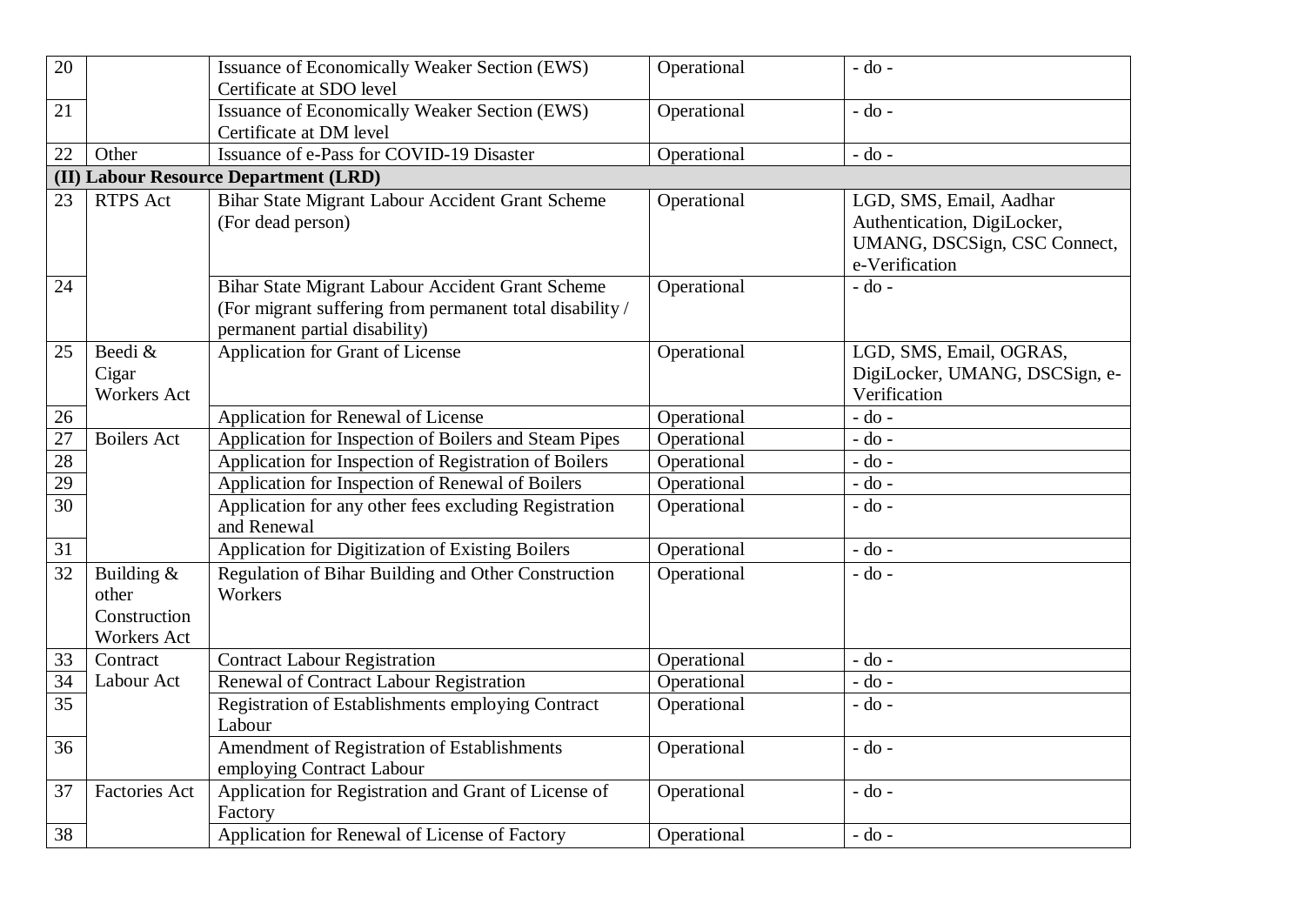| 39                                           |                             | Application for Amendment of License of Factory          | Operational         | $-$ do $-$                   |  |
|----------------------------------------------|-----------------------------|----------------------------------------------------------|---------------------|------------------------------|--|
| 40                                           |                             | Application for Transfer of License of Factory           | Operational         | $-$ do $-$                   |  |
| $\overline{41}$                              |                             | Application for Permission to construct, extend or take  | Operational         | $-do$ -                      |  |
|                                              |                             | into use any Building as a Factory                       |                     |                              |  |
| 42                                           |                             | Application for Digitization of existing Factories       | Operational         | $-do$ -                      |  |
| 43                                           |                             | Application for Notice of Closure of Factory             | Operational         | $-do$ -                      |  |
| 44                                           |                             | <b>Application for Annual Return</b>                     | Operational         | $-$ do $-$                   |  |
| $\overline{45}$                              | <b>Inter State</b>          | Application for Registration of Establishment            | Operational         | $-do$ -                      |  |
|                                              | Migrant                     | employing Migrant Workman                                |                     |                              |  |
| 46                                           | <b>Workers Act</b>          | Application for Renewal of License                       | Operational         | $-do$ -                      |  |
| 47                                           |                             | Application for License for Recruitment                  | Operational         | $-do -$                      |  |
| 48                                           | Motor                       | Application For Registration and Grant of Certificate of | Operational         | $-do$ -                      |  |
|                                              | Transport                   | Registration                                             |                     |                              |  |
| 49                                           | <b>Workers Act</b>          | Application for Renewal of Certificate of Registration   | Operational         | $-do$ -                      |  |
| 50                                           | Shops &                     | <b>Application for Registration</b>                      | Operational         | $-$ do $-$                   |  |
| 51                                           | Establishment               | Application for Amendment of Certificate of              | Operational         | $-$ do $-$                   |  |
|                                              | s Act                       | Registration                                             |                     |                              |  |
| 52                                           |                             | Application for Digitization of Existing Shops and       | Operational         | $-$ do $-$                   |  |
|                                              |                             | <b>Establishments</b>                                    |                     |                              |  |
| 53                                           |                             | Notice of Closure                                        | Operational         | $-do -$                      |  |
| 54                                           | <b>Trade Union</b>          | Application for Registration of Trade Unions             | Operational         | $-$ do $-$                   |  |
| 55                                           | Act                         | Application for Annual Returns under Trade Unions        | Operational         | $-do$ -                      |  |
|                                              | (III) Home Department (HoD) |                                                          |                     |                              |  |
| 56                                           | RTPS Act                    | <b>Issuance of Character Certificate</b>                 | Operational         | LGD, SMS, Email, DigiLocker, |  |
|                                              |                             |                                                          |                     | UMANG, DSCSign, CSC Connect, |  |
|                                              |                             |                                                          |                     | e-Verification               |  |
| 57                                           | Other                       | <b>NOC</b> for Film Shooting                             | Under configuration |                              |  |
| (IV) Planning & Development Department (PDD) |                             |                                                          |                     |                              |  |
| 58                                           | <b>RTPS</b> Act             | Birth Registration and Issuance of Certificate (more     | Operational         | LGD, SMS, Email, Aadhar      |  |
|                                              |                             | than 30 days and within 1 year from the birth)           |                     | Authentication, DigiLocker,  |  |
|                                              |                             |                                                          |                     | <b>UMANG</b>                 |  |
| 59                                           |                             | Birth Registration and Issuance of Certificate (more     | Operational         | $-do$ -                      |  |
|                                              |                             | than 1 year from the birth)                              |                     |                              |  |
| 60                                           |                             | Death Registration and Issuance of Certificate (more     | Operational         | $-$ do $-$                   |  |
|                                              |                             | than 30 days and within 1 year from the death)           |                     |                              |  |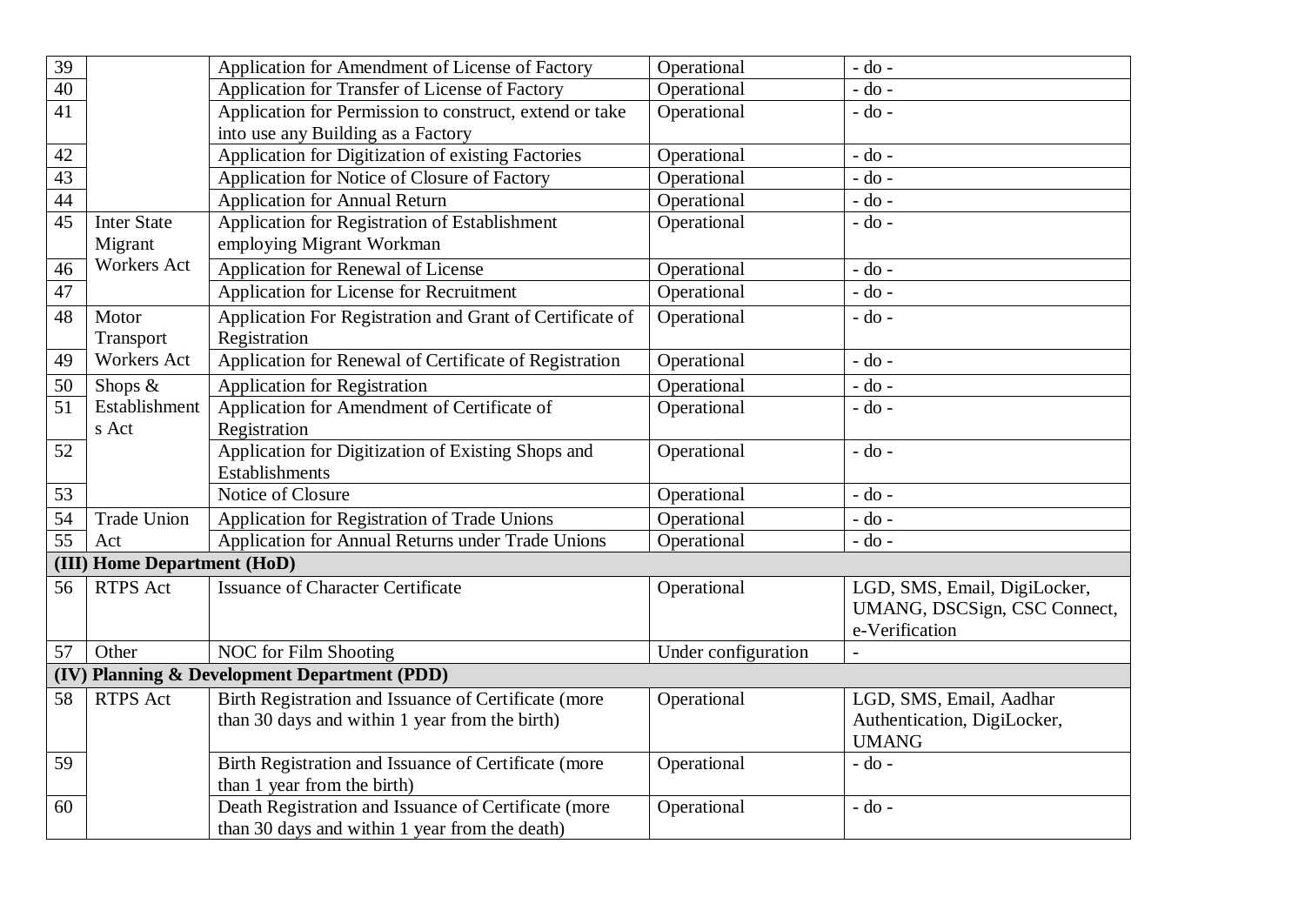| 61                             |                                                               | Death Registration and Issuance of Certificate (more                                                 | Operational                                  | $-do$ -                                                                                                  |  |
|--------------------------------|---------------------------------------------------------------|------------------------------------------------------------------------------------------------------|----------------------------------------------|----------------------------------------------------------------------------------------------------------|--|
|                                |                                                               | than 1 year from the death)                                                                          |                                              |                                                                                                          |  |
| (V)                            | <b>Tourism Department (TD)</b>                                |                                                                                                      |                                              |                                                                                                          |  |
| 62                             | Others                                                        | Recognition and Renewal of Hotel (Recognition)                                                       | Operational                                  | LGD, SMS, Email, OGRAS,<br>DigiLocker, UMANG, DSCSign,<br>CSC Connect, e-Verification                    |  |
| 63                             |                                                               | Recognition and Renewal of Hotel (Renewal)                                                           | Operational                                  | $-$ do $-$                                                                                               |  |
| 64                             |                                                               | Recognition and Renewal of Tour Operators / Travel<br><b>Agents</b> (Recognition)                    | Operational                                  | $-do$ -                                                                                                  |  |
| 65                             |                                                               | Recognition and Renewal of Tour Operators / Travel<br><b>Agents (Renewal)</b>                        | Operational                                  | $-do -$                                                                                                  |  |
|                                |                                                               | (VI) Social Welfare Department (SWD)                                                                 |                                              |                                                                                                          |  |
| 66                             | <b>RTPS</b> Act                                               | <b>Bihar State Disability Pension Scheme</b>                                                         | Launched. Pilot run<br>done at 3 districts.  | LGD, SMS, Email, Aadhar<br>Authentication, DigiLocker,<br>UMANG, DSCSign, CSC Connect,<br>e-Verification |  |
| 67                             |                                                               | Laxmi Bai Social Security Pension Scheme                                                             | $-$ do $-$                                   | $-do -$                                                                                                  |  |
| 68                             |                                                               | Indira Gandhi National Old Age Pension Scheme                                                        | $-do$ -                                      | $-do$ -                                                                                                  |  |
| 69                             |                                                               | Indira Gandhi National Widow Pension Scheme                                                          | $-do$ -                                      | $-$ do $-$                                                                                               |  |
| 70                             |                                                               | Indira Gandhi National Disability Pension Scheme                                                     | $-$ do $-$                                   | $-do$ -                                                                                                  |  |
| 71                             |                                                               | Mukhyamantri Vridhjan Pension Yojana                                                                 | $-$ do $-$                                   | $-do$ -                                                                                                  |  |
| 72                             |                                                               | Bihar Mukhyamantri Kanya Utthan Yojana                                                               | $-do$ -                                      | $-$ do $-$                                                                                               |  |
| 73                             |                                                               | Bihar Mukhyamantri Kanya Vivah Yojana                                                                | $-$ do $-$                                   | $-do$ -                                                                                                  |  |
| 74                             |                                                               | Bihar Rastriya Parivar Labh Yojana                                                                   | $-do$ -                                      | $-do$ -                                                                                                  |  |
|                                | (VII) Environment, Forest & Climate Change Department (EF&CD) |                                                                                                      |                                              |                                                                                                          |  |
| 75                             | Other                                                         | Non Forest Land / Distance from Forest Area Certificate<br>under Ease of Doing Business              | Operational                                  | LGD, SMS, Email, UMANG,<br>DSCSign, e-Verification                                                       |  |
| (VIII) Health Department (HeD) |                                                               |                                                                                                      |                                              |                                                                                                          |  |
| 76                             | Other                                                         | Provisional / Permanent Registration of Clinical<br><b>Establishments (Permanent Registration)</b>   | Under configuration                          |                                                                                                          |  |
| 77                             |                                                               | Provisional / Permanent Registration of Clinical<br><b>Establishments (Provisional Registration)</b> | Under configuration                          | $\overline{a}$                                                                                           |  |
| 79                             |                                                               | <b>Renewal of Clinical Establishments</b>                                                            | Under configuration                          | $\overline{\phantom{a}}$                                                                                 |  |
|                                |                                                               | (IX) Food & Consumer Protection (F&CPD)                                                              |                                              |                                                                                                          |  |
| 79                             | <b>RTPS</b> Act                                               | <b>Issuance of New Ration Card</b>                                                                   | Partial configuration<br>done. Work stopped. | $\overline{\phantom{a}}$                                                                                 |  |